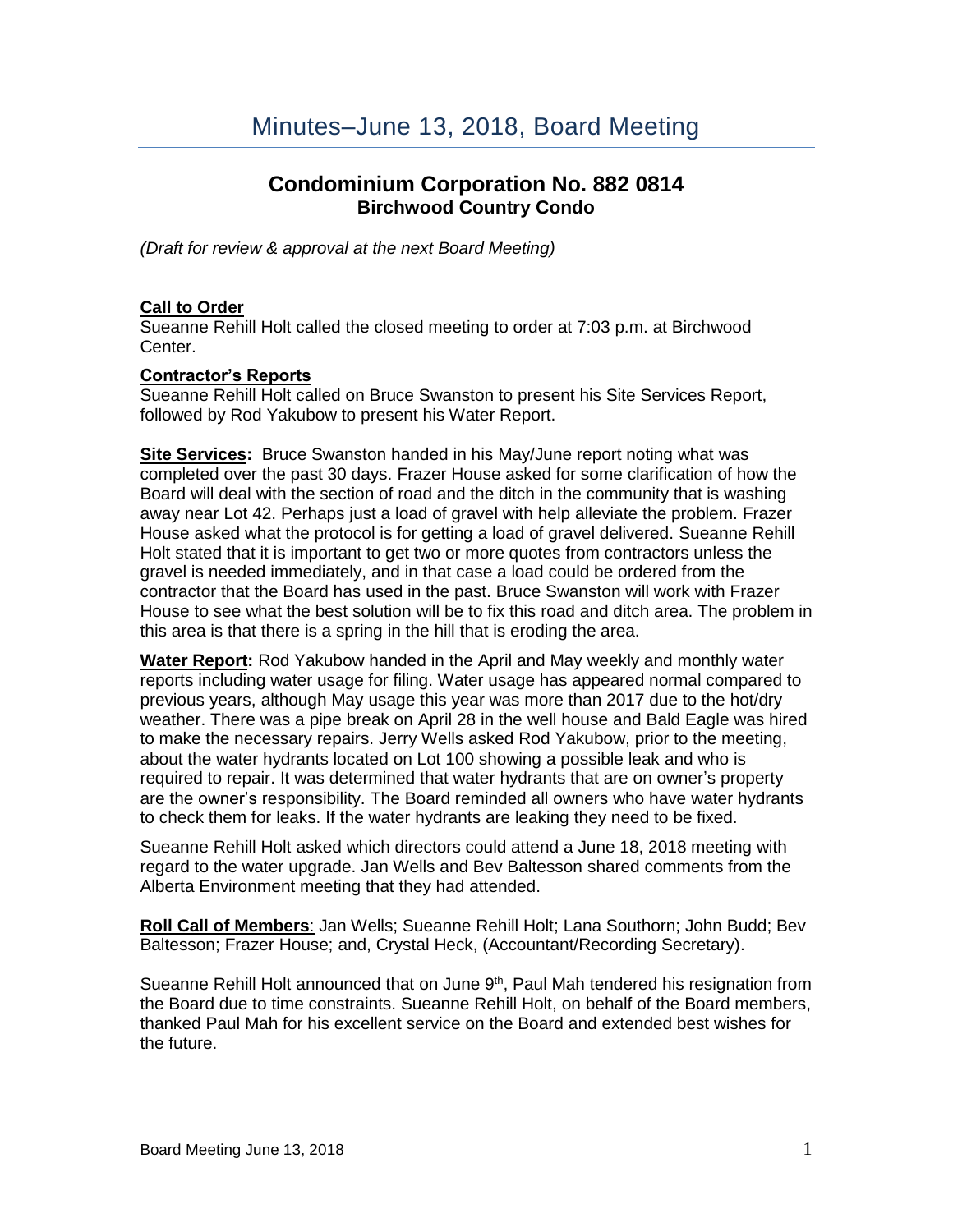## **Approval of the April 18, 2018 Minutes**

The April 18, 2018 meeting minutes were previously circulated. Lana Southorn moved that the minutes be accepted. Sueanne Rehill Holt seconded the motion, carried unanimously.

Minutes of the June 3, 2018 organization meeting minutes were previously circulated. Bev Baltesson moved that the minutes be accepted. John Budd seconded the motion, carried unanimously.

**Financial Report** - Crystal Heck handed out copies of the draft April 2018 financial report for the Board's review. Crystal Heck explained that this report is showing a picture in time of the accounting information. This information can change if additional invoices come in after this published draft report. There will be three overdue notices sent out on the 20<sup>th</sup> of June for all lots that were in arrears from the last overdue notices.

**Site Services**- There was more discussion on the road and ditch west of lot 42 being compromised. Frazer House will check it and work with Bruce Swanston to get it repaired. Frazer House was approached by an owner regarding whether the Board could clear the south side of bridge to improve visibility, i.e., trim the tops of the spruce and poplar trees. The Board felt that there could be problems with erosion if this area was brushed. Frazer House will check the area and find out if it is common property or owned by the golf course.

There was some discussion regarding the status and of electrical boxes in the community. Jan Wells provided Frazer House with a list prepared by Jerry Wells of the electrical boxes that were recently replaced. Funds were not set aside in this year's budget to replace electrical boxes in 2018. Frazer House will contact Jerry Wells to see if there are any electrical boxes that need replacing immediately; otherwise the Board will look at the budget in spring 2019 to see if there are funds remaining to possibly change out a few more electrical boxes.

The Bridge repair needs to be completed this year and there is currently \$5,000. in the budget for the scope of work required to comply with the Reserve Fund Study. Frazer House will look at what work was done in the past and ask for some quotes to complete the work required for this year. Sueanne Rehill Holt handed in Paul Mah's binder with all the past years information on work that was completed. The binder also has the names of the contractors used in the past for information for Frazer House. It was noted that the bridge deck needs to be kept clear of gravel which is eroding the top planks.

**Secretarial** - Lana Southorn has been working on filing and web updates. Lana Southorn has updated the website with the new director information. Bev Baltesson asked if there was a possibility that the development application form could be included in the welcome package that is given to the new owners. It was agreed that this would be a useful tool for owners and Lana Southorn will include the revised form in the welcome packages. Lana Southorn and Jan Wells asked the directors to review the draft AGM meeting minutes to see if there are any changes that need to be made before the final draft.

**Brazeau County Liaison** – nothing to report.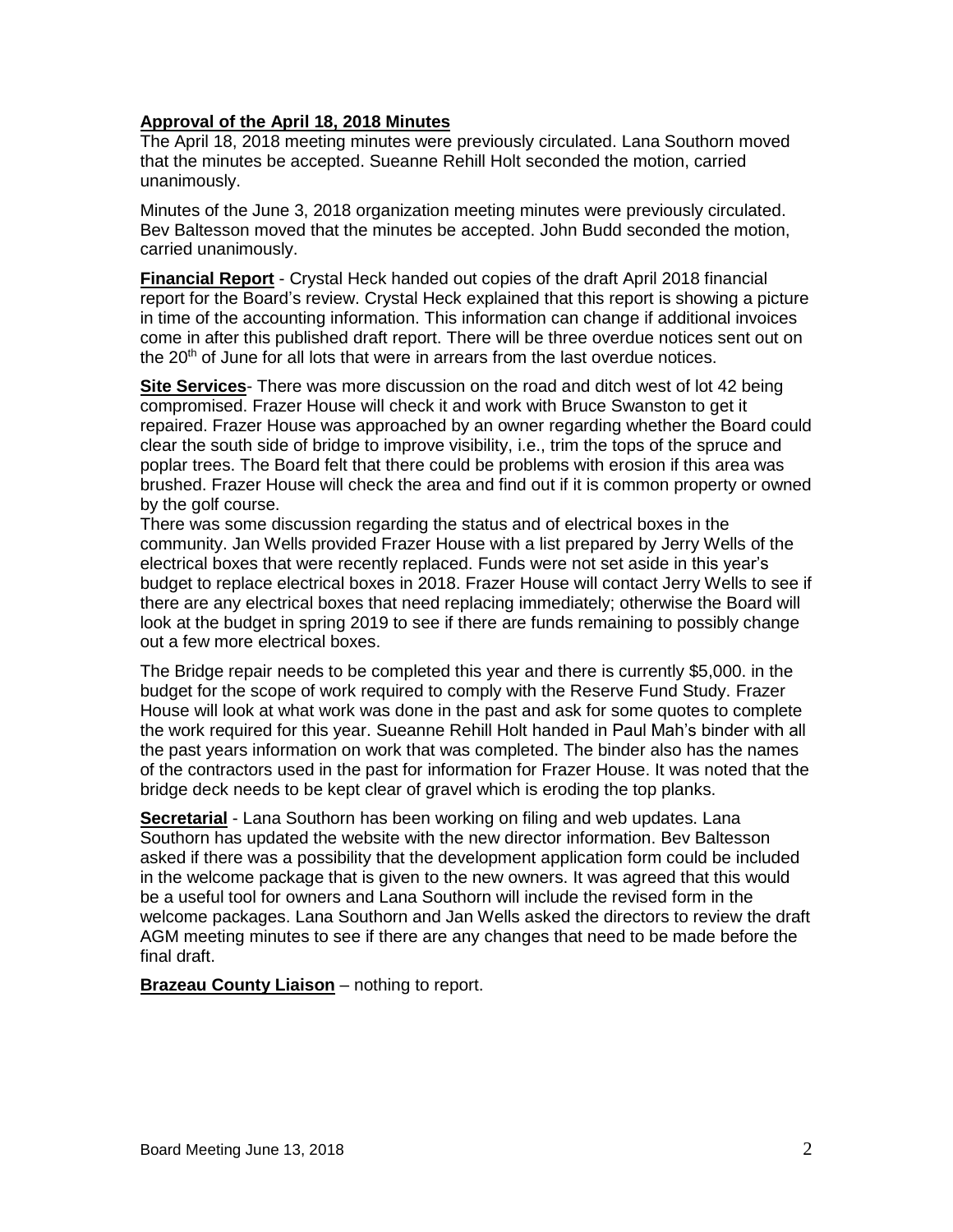## **Old Business**

- FOIPP question was brought up by Betty Baskey, lot 21, at the AGM meeting and Clarence Wastle, lot 84, responded to this. The Board has addressed it in the AGM meeting minutes.
- John Zyda, lot 4, brought forward the question about the hiring of a property management firm for the community. This has been addressed with a letter written and mailed to Mr. Zyda with the Board's responses.
- The Social Club will acknowledge the  $30<sup>th</sup>$  anniversary of the community on Canada Day with a birthday cake.
- The Board discussed grass cutting contract revisions. Bev Baltesson was asked to leave the discussion due to issues of conflict of interest. Upon completion of discussions, Bev Baltesson joined the meeting.

### **Action items as per list**

- Dust control Quotes were provided by Brazeau County and the costs were simply too high to proceed without some assistance from the County. A request was sent to the County to ask for some assistance and we have not yet had a response from them.
- Emergency access south road condition the Board has not heard from the Brazeau County regarding the Board's request for assistance with the emergency access south road. This road is needed for an emergency access route and was also identified by the Fire Smart program.
- Xplornet contract the Board was approached by a representative from Xplornet regarding putting a new tower on the property where the existing tower is located. Currently the Board has not received any further information with regards to the upgrade.
- Rural Crime Watch Jan Wells will check to see if there is still an active group working in the area.
- Culvert repair and replacement policy Sueanne Rehill Holt has received the information showing what Brazeau County requires for culverts, but currently does not have information on the standards required, i.e., material strength and size of culverts which will vary with depths of ditches.
- Cement riser replacement at wash house this was completed by Bruce Swanston.
- Cameras at gate and dumpster there are still issues with owners dropping off items that are not household waste. Recently a barbecue was left at the dumpster. The cameras have been checked and the owner has been identified. Another lot owner was viewed several times bringing large items to the dumpster as well as leaving items outside the dumpster. The current cameras are working but the Board may change the locations to get different views of infractions. If this abuse continues to occur, the Board may have to take further action. Sueanne Rehill Holt and Frazer House will look in to eliminating the recycle blue bins as they are not being monitored and items left there are not what was intended.
- Sueanne Rehill Holt and Jan Wells will change the codes at the Center due to the change of directors.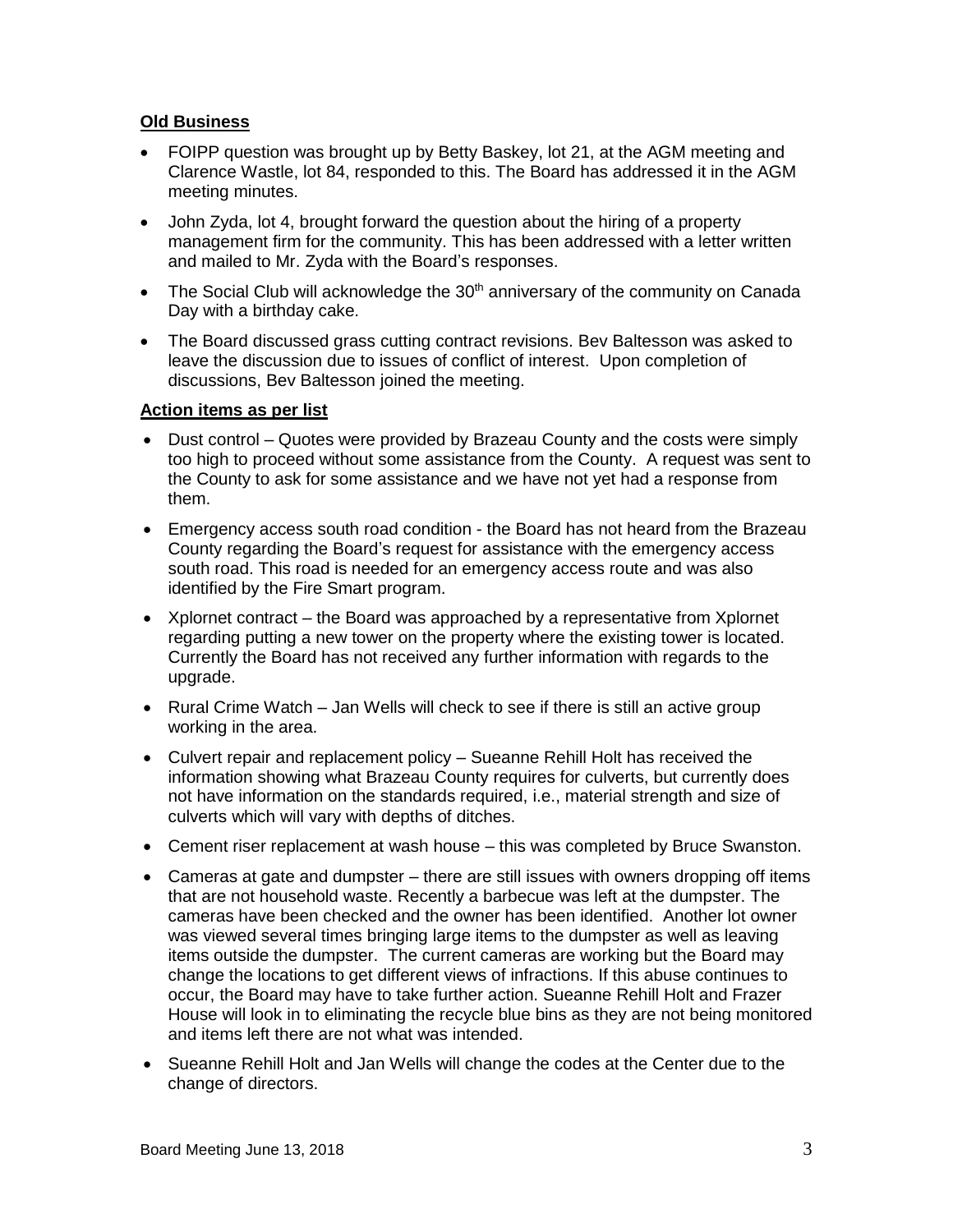- $\bullet$  Electrical boxes this will be revisited in 2019 if there are funds available.
- Contract Review Committee at the Organizational Meeting, it was decided that Frazer House, Paul Mah and John Budd form this committee, but with the resignation of Paul Mah, Jan Wells moved that Sueanne Rehill Holt replace Paul Mah on this committee. Lana Southorn seconded the motion, carried unanimously.
- Bridge Repairs Frazer House will work to get the quotes in place so that this repair can be completed this summer. Jan Wells will assist where needed.

#### **New Business**

- Letters of Concern two letters of concern were received by the Board from Dianne Gallant, lot 5, regarding financials, insurance, etc. One letter was received on June 2<sup>nd</sup> prior to the AGM meeting. A draft letter was reviewed by the Board and will be mailed. The second letter was received at 7:00 p.m. on June 13<sup>th</sup>, prior to the Board meeting. The Board reviewed the letter and a response will be prepared and mailed.
- Concerns about the financials were brought forward by Betty Baskey, lot 21, at the AGM on June  $2^{nd}$ . A draft letter was reviewed by the Board and will be mailed.
- Dog Waste Disposal Stations There was a request made by J. Christian, lot 102, at the AGM meeting regarding dog waste disposal stations. Currently funds are not available in the budget for this project, and the Board wants to remind owners that it their responsibility to clean up after their pets and that their pets are not allowed to run loose.
- Welcome Package the packages will now include information on where to purchase lot signs, if their lot currently does not have one. The Welcome Package will also include a copy of the development application that must be completed and submitted to the Board for approval before any site and/or building takes place.
- Code of Conduct and Confidentiality In an attempt to secure confidential information that the Board Members receive and to comply with the Personal Information and Protection Act (PIPA) there has been a document created called Directors Code of Conduct and Confidentiality which all current Board members will be required to sign. The forms were completed and signed off during the meeting by the current Board members and will be filed in the Center office files.
- There were a few owners who came to attend this closed Board meeting. Owners are reminded to revisit the Rules and Regulations enclosed with their AGM package regarding the monthly Board meetings. There will no longer be an Open Forum held prior to monthly Board meetings. The Board wishes to remind owners that any concerns be submitted in writing at least a week before the next Board meeting in order that the Board may be adequately prepared to deal with the items. Letters may be dropped off at the Center mailbox, mailed to P.O. Box 134. Lindale, AB, T0C 1W0 or emails may be sent to mail@birchwoodcountrycondo.com.
- The Board discussed Paul Mah's resignation, at which time Paul Mah also handed in his Cedar Glen gate key which will now be housed at the Center. Jan Wells and John Budd will take on the site services helper roles to give Frazer House some assistance. Sueanne Rehill Holt will contact Joan Allen to determine if she would be interested in filling the vacant position as she was nominated and let her name stand for election at the Annual General Meeting on June 2, 2018. John Budd moved we